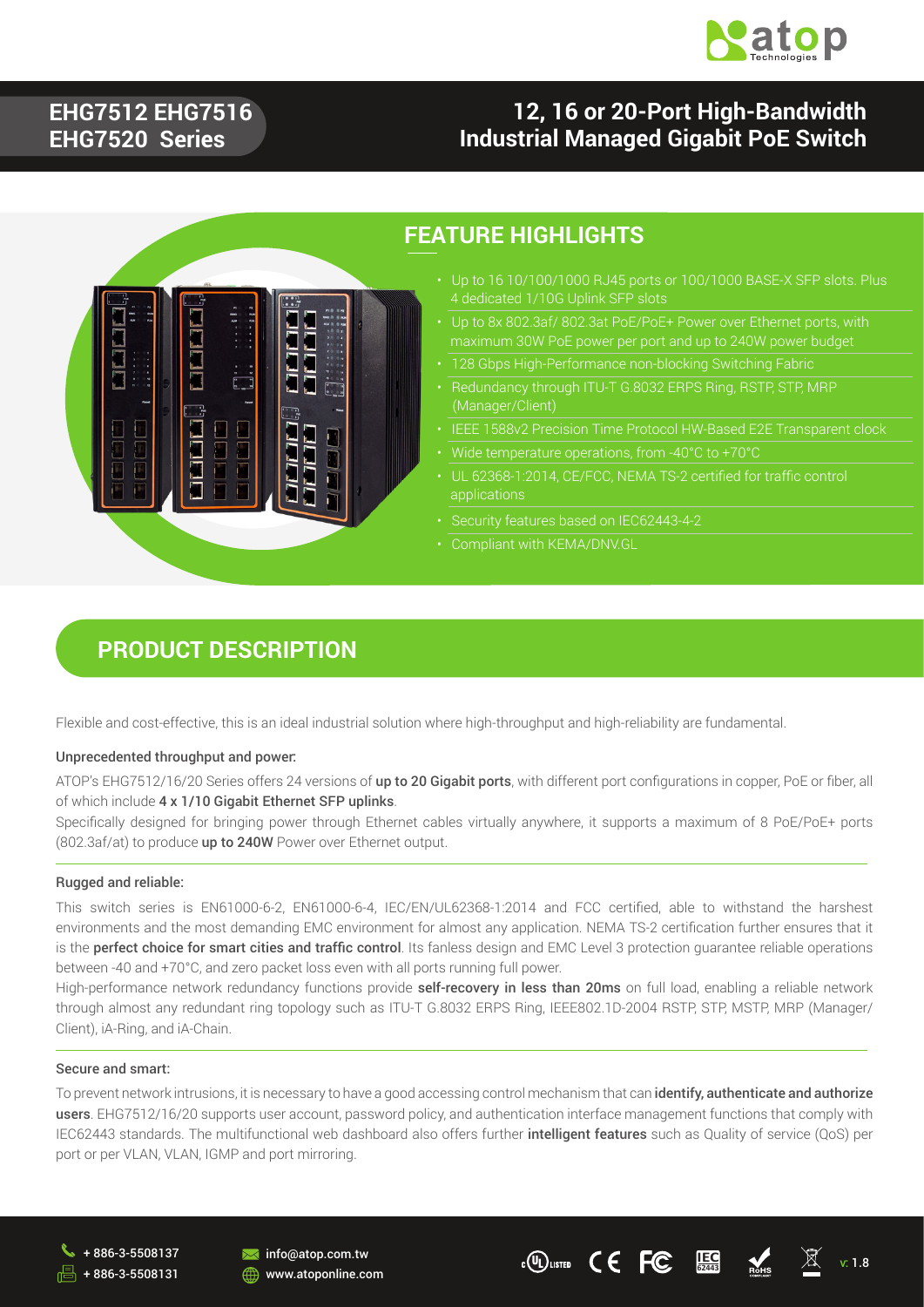

**IEC Rolls ICC v**: 1.8

 $\mathbb{C}$  (ULISTED  $\mathsf{C} \in \mathsf{FC}$ 

## **DIMENSIONS & LAYOUT**



+ 886-3-5508137  $\sqrt{3}$  + 886-3-5508131

**M**info@atop.com.tw **WWW.atoponline.com**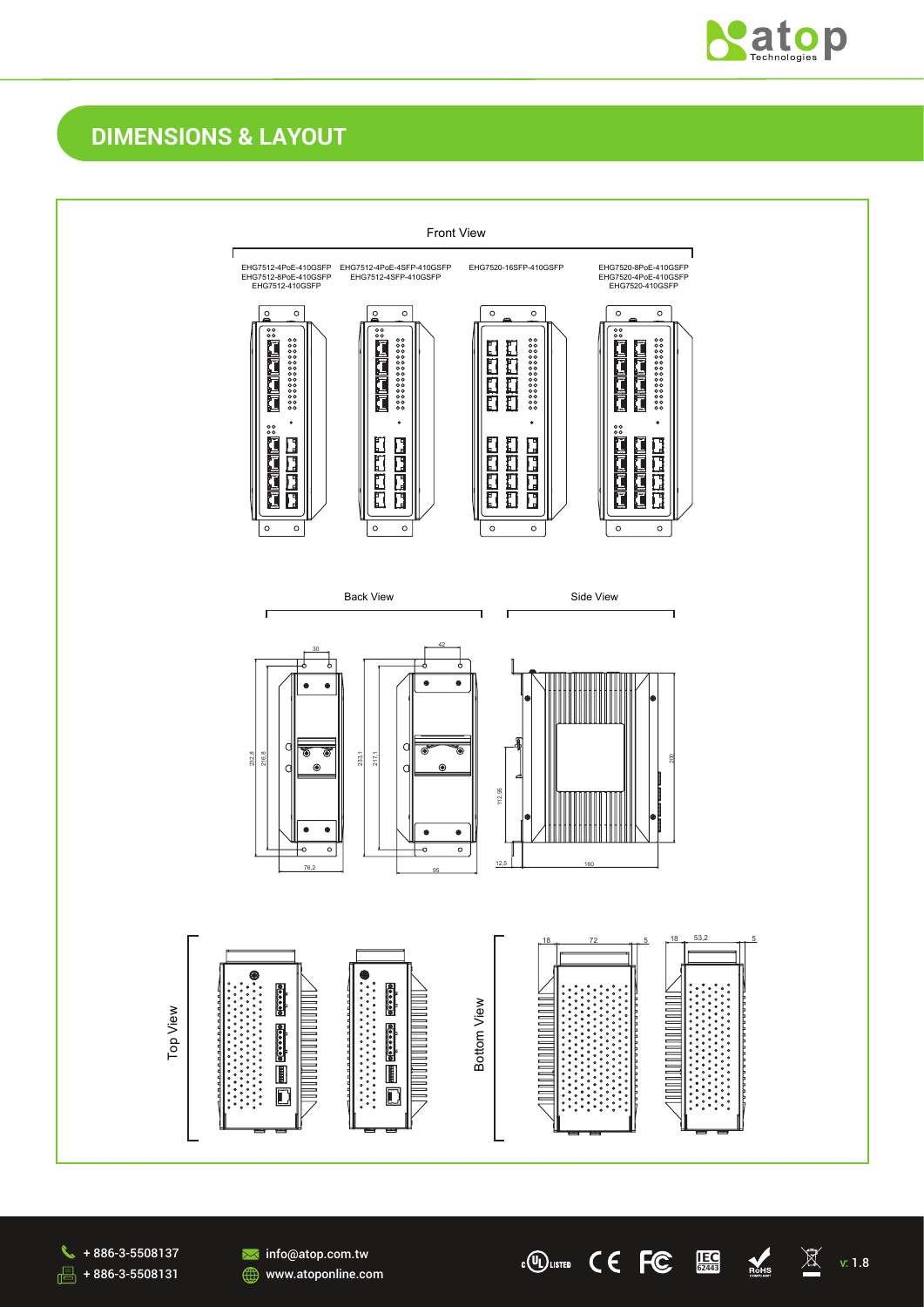

**v. U. LISTED C. C. F.C. EXEC 1245**  $\frac{1}{2}$  **1.8** 

## **SPECIFICATIONS**

| <b>Technical Specifications</b>                                                                                                                                                                          |                                                                                                                                                                                                                                                                                                                                                                                                                                                                                                                                                                                                                                                                                         |                                                                                                      |
|----------------------------------------------------------------------------------------------------------------------------------------------------------------------------------------------------------|-----------------------------------------------------------------------------------------------------------------------------------------------------------------------------------------------------------------------------------------------------------------------------------------------------------------------------------------------------------------------------------------------------------------------------------------------------------------------------------------------------------------------------------------------------------------------------------------------------------------------------------------------------------------------------------------|------------------------------------------------------------------------------------------------------|
| Model Name                                                                                                                                                                                               | EHG7512 (12 ports); EHG7516 (16 ports); EHG7520 (20 ports)                                                                                                                                                                                                                                                                                                                                                                                                                                                                                                                                                                                                                              |                                                                                                      |
| <b>Switch Properties</b>                                                                                                                                                                                 |                                                                                                                                                                                                                                                                                                                                                                                                                                                                                                                                                                                                                                                                                         |                                                                                                      |
| <b>Priority Queues</b><br><b>VLAN Table</b><br>MAC-Based VLAN<br>VLAN ID Range<br>Trunk Group<br><b>Static IGMP Groups</b><br>Dynamic IGMP Groups<br>MAC Table Size<br>Packet Buffer Size<br>Jumbo Frame | 8<br>4096<br>512<br>VID 1 to 4094<br>4<br>128<br>256<br>16K<br>1.5 MB<br>9216 Byte                                                                                                                                                                                                                                                                                                                                                                                                                                                                                                                                                                                                      |                                                                                                      |
| <b>Ethernet</b>                                                                                                                                                                                          |                                                                                                                                                                                                                                                                                                                                                                                                                                                                                                                                                                                                                                                                                         |                                                                                                      |
| Standards                                                                                                                                                                                                | IEEE 802.3 for 10BaseT<br>IEEE 802.3u for 100BaseT(X)<br>IEEE 802.3ab for 1000BaseT(X)<br>IEEE 802.3z for 1000BaseX<br>IEEE 802.3ae For 10 Gigabit Ethernet Fiber<br>IEEE 802.3x for Flow Control, back pressure flow control<br>IEEE 802.1D-2004 for Spanning Tree Protocol<br>IEEE 802.1w for Rapid Spanning Tree Protocol<br>IEEE 802.1s for Multiple Spanning Tree Protocol<br>IEEE 802.1Q for VLAN Tagging<br>IEEE 802.1p for Class of Service<br>IEEE 802.1X for Authentication<br>IEEE 802.3ad for Port Trunk with LACP<br>IEEE 802.3az for Energy Efficient Ethernet                                                                                                            |                                                                                                      |
| Protocols                                                                                                                                                                                                | IPv4, IPv6, IGMPv1/v2/v3, IGMP Snooping, GARP, GMRP, GVRP, SNMPv1/v2c/<br>v3, SNMP Inform, ICMP, Telnet, SSH, DHCP Relay/Client, BootP, TFTP, SMTP,<br>SMTP (Gmail), RMON, HTTP, HTTPS, Syslog, MRP (Manager/Client), LLDP,<br>802.1x, EAP, RADIUS, TACACS+, Mirror port, QoS, ACL, ITU-T G.8032 ERPS<br>Ring, STP, RSTP, MSTP, Compatible Ring/Chain, U-Ring, NTP Server/Client,<br>Serial Console, Modbus/TCP, IEEE 1588 PTP V1/V2, UDLD, Security, Trunk,<br>LACP, MLD, 802.1Q VLAN, Port-Based VLAN, MAC-Based VLAN, IP-Subnet-<br>Based VLAN, Protocol-Based VLAN, QinQ, 802.1x, ARP spoof Prevention,<br>DHCP snooping, IP source Guard, Dynamic ARP Inspection, DHCP relay Agent |                                                                                                      |
| Redundancy                                                                                                                                                                                               |                                                                                                                                                                                                                                                                                                                                                                                                                                                                                                                                                                                                                                                                                         | ITU-T G.8032 ERPS Ring, STP, RSTP, MSTP, Compatible Ring/Chain, U-Ring                               |
|                                                                                                                                                                                                          | Network Synchronization                                                                                                                                                                                                                                                                                                                                                                                                                                                                                                                                                                                                                                                                 | NTP Server/Client, SNTP                                                                              |
| Time Synchronization                                                                                                                                                                                     | <b>Precision Network</b><br>Synchronization                                                                                                                                                                                                                                                                                                                                                                                                                                                                                                                                                                                                                                             | IEEE1588v1 OC/BC (Software)<br>IEEE1588v2 E2E TC (Hardware) - ns acc.<br>IEEE1588v2 OC/BC (Software) |
| <b>Automation Profiles</b>                                                                                                                                                                               | Modbus/TCP device status registers provided                                                                                                                                                                                                                                                                                                                                                                                                                                                                                                                                                                                                                                             |                                                                                                      |
| <b>SNMP MIB</b>                                                                                                                                                                                          | MIB II, IF-MIB, SNMPv2 MIB, BRIDGE-MIB, RMON MIB Group 1,2,3,9, RFC<br>RFC 1157, RFC 1213, RFC 1215, RFC 1493, RFC 1643, RFC 1757, RFC 2011,<br>RFC 2012, RFC 2013, RFC 2233, RFC 2571, RFC 2742, RFC 2819, RFC 2863,<br>RFC 3411, RFC 3412, RFC 3413, RFC 3414, RFC 3415, RFC 2674                                                                                                                                                                                                                                                                                                                                                                                                     |                                                                                                      |

+ 886-3-5508137  $\sqrt{=}$  + 886-3-5508131 **M**info@atop.com.tw **WWW.atoponline.com**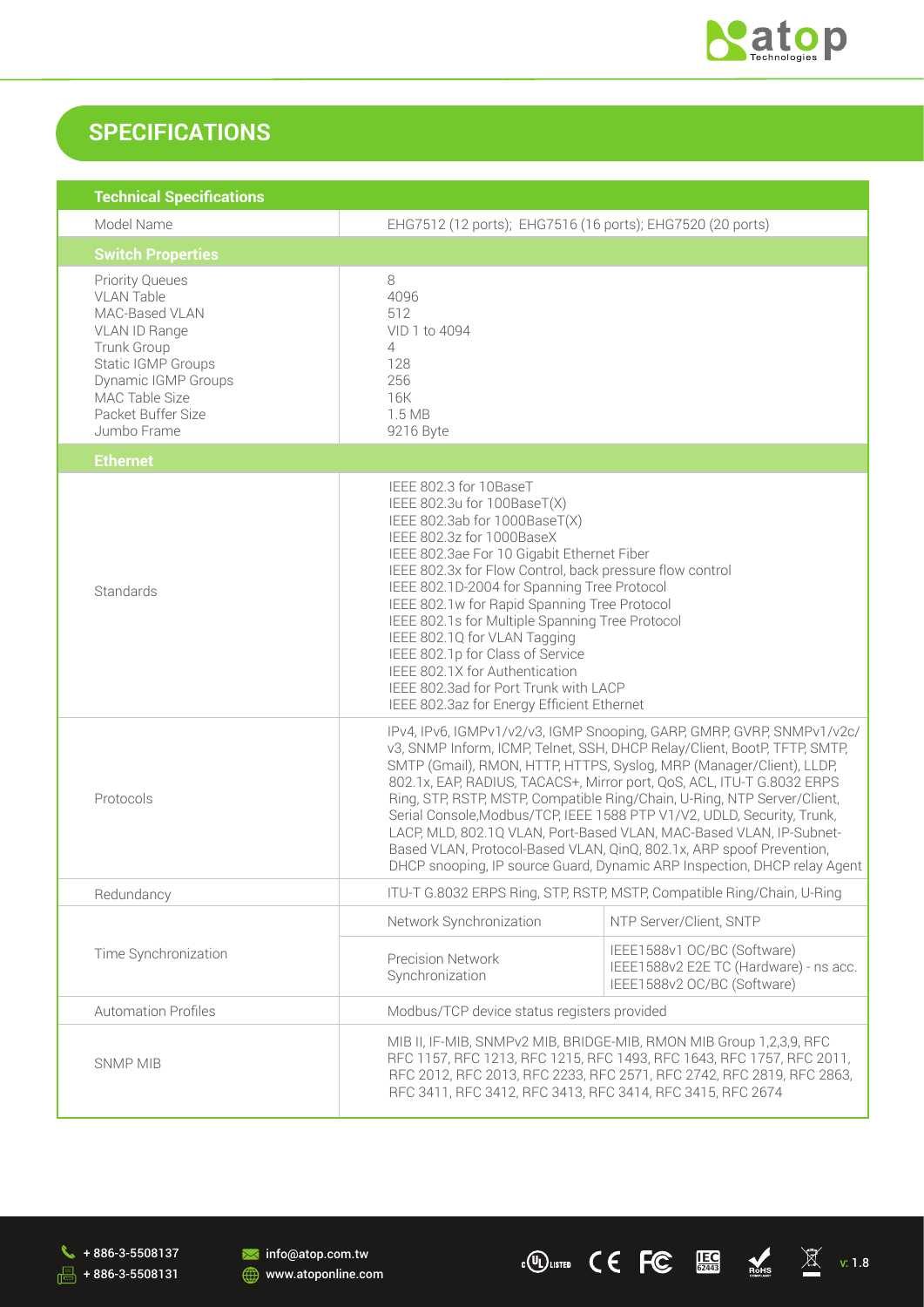

| <b>Power</b>                                                                                                                 |                                                                                                                                                                                                                                                                                                                                                                    |
|------------------------------------------------------------------------------------------------------------------------------|--------------------------------------------------------------------------------------------------------------------------------------------------------------------------------------------------------------------------------------------------------------------------------------------------------------------------------------------------------------------|
| Input Voltage                                                                                                                | 9-57 VDC for Non-PoE models<br>45-57 VDC for 802.3af mode<br>51-57 VDC for 802.3at mode                                                                                                                                                                                                                                                                            |
| Input Current (System)                                                                                                       | Max. 2.2 A @ 12 VDC (without PoE)<br>Max. 3.3 A @ 45 VDC (Support up to 8 ports at 15.4W per PoE port)<br>Max. 5.2 A @ 51 VDC (Support up to 8 ports at 30W per PoE port)                                                                                                                                                                                          |
| Power Consumption (System)                                                                                                   | Max. 26.4 W @ 12 VDC (without PoE)<br>Max. 148.5 W @ 45 VDC (Support up to 8 ports at 15.4W per PoE port)<br>Max. 265.2 W @ 51 VDC (Support up to 8 ports at 30W per PoE port)                                                                                                                                                                                     |
| Connector<br><b>Reverse Polarity Protection</b>                                                                              | 5-Pin 5.08mm Lockable Terminal Block<br>Yes                                                                                                                                                                                                                                                                                                                        |
| <b>Interfaces</b>                                                                                                            |                                                                                                                                                                                                                                                                                                                                                                    |
| RJ45 Ports<br>Fiber Optics Ports<br><b>LED</b> Indicators<br>Console<br>Relay Output<br><b>DIP Switches</b><br><b>Button</b> | Up to 16 10/100/1000BASE-T(X) auto negotiation speed<br>Up to 16 100/1000BASE-X SFP slot plus 4 1000BASE-X or 4 10G SFP slots<br>PWR1, PWR2, Alarm, Run, Ring, Ring Master, RJ-45 Link/Speed, SFP Link, PoE<br>RS232 (RJ45 connector)<br>2 relay outputs with current carrying capacity of 1A @ 24 VDC<br>Ring Control and Profinet Setting<br><b>Reset Button</b> |
| <b>Physical Characteristics</b>                                                                                              |                                                                                                                                                                                                                                                                                                                                                                    |
| Housing<br>Dimension ( $W \times H \times D$ )<br>Weight<br>Installation                                                     | IP30 SPCC Metal housing, ruggedized Heat-sink<br>EHG7512: 76 x 200 x 160 mm; EHG7516-EHG7520: 95 x 200 x 160 mm<br>2,500q<br>DIN-Rail, Wall mount (optional kit)                                                                                                                                                                                                   |
| <b>Environmental Limits</b>                                                                                                  |                                                                                                                                                                                                                                                                                                                                                                    |
| <b>Operating Temperature</b><br>Storage Temperature<br>Ambient Relative Humidity                                             | -40°C to +70°C (-40°F to +158°F)<br>-40°C to +85°C (-40°F to +185°F)<br>5% to 95%, 55°C (Non-condensing)                                                                                                                                                                                                                                                           |



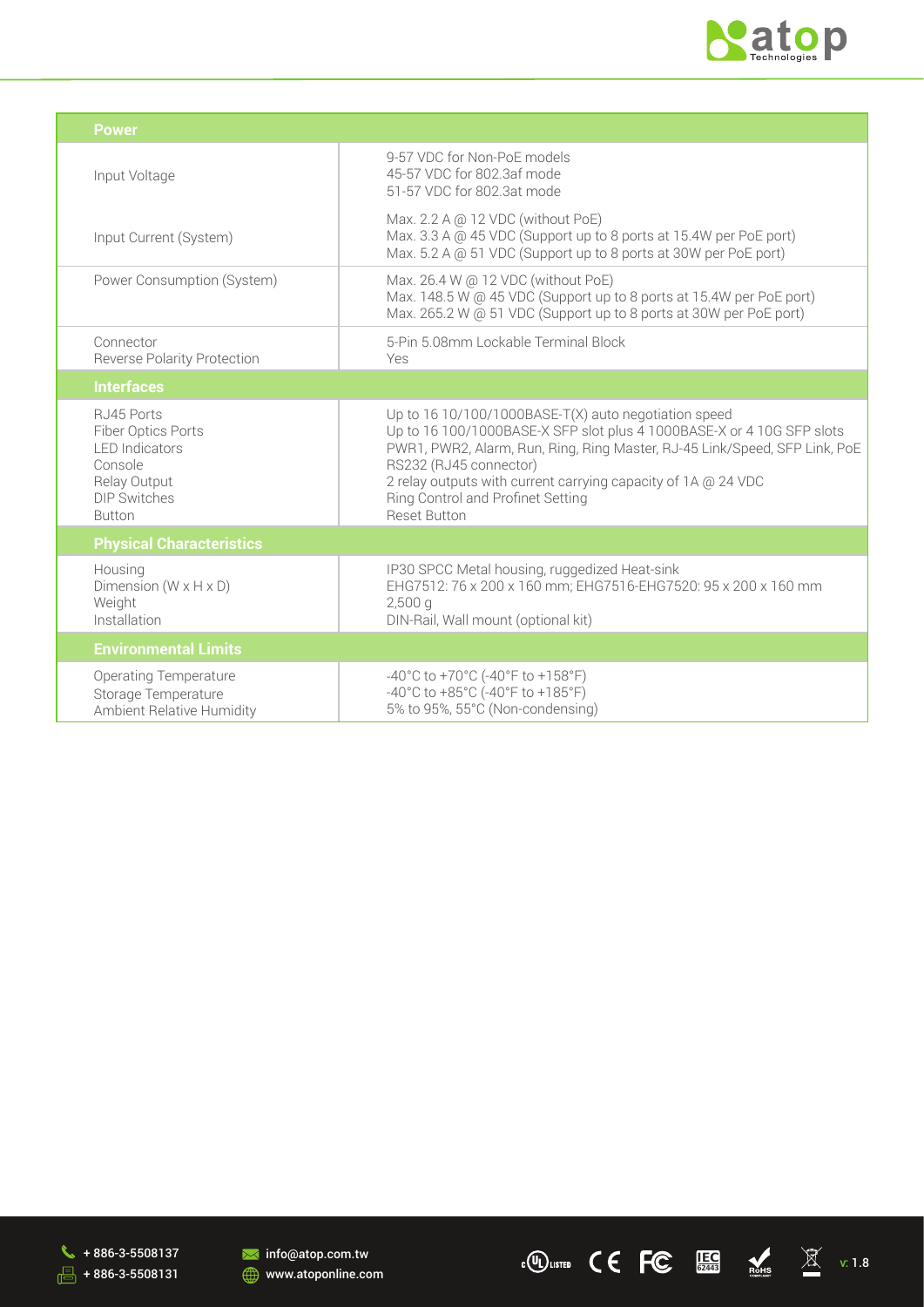

# **REGULATORY APPROVALS**

| <b>Regulatory Approvals</b> |                                                                                                                |                                        |                                           |                          |
|-----------------------------|----------------------------------------------------------------------------------------------------------------|----------------------------------------|-------------------------------------------|--------------------------|
| Safety                      | UL62368-1, 2nd Ed., CSAC22.2 N. 62368-1-14, NZS62368.1:2018, EN62368-1:2014+A11:2017                           |                                        |                                           |                          |
| Traffic Control             | NEMA TS-2                                                                                                      |                                        |                                           |                          |
| <b>EMC</b>                  | FCC Part 15, Subpart B, Class A<br>EN 55032, EN 55024, EN 61000-3-2, EN 61000-3-3, EN 61000-6-2, EN 61000-6-4, |                                        |                                           |                          |
| <b>Test</b>                 | <b>Item</b>                                                                                                    |                                        | <b>Value</b>                              | <b>Level</b>             |
| IEC 61000-4-2               | <b>ESD</b>                                                                                                     | Contact Discharge<br>Air Discharge     | ±6KV<br>±8KV                              | 3<br>3                   |
| IEC 61000-4-3               | <b>RS</b>                                                                                                      | 80-1000MHz<br>1.4-2.0GHz<br>2.0-2.7GHz | 10(V/m)<br>3(V/m)<br>10(V/m)              | 3<br>$\overline{2}$<br>3 |
| IEC 61000-4-4               | <b>EFT</b>                                                                                                     | DC Power Port<br>Signal Port           | ±2.0kV<br>±1.0kV                          | 3<br>3                   |
| IEC 61000-4-5               | Surge                                                                                                          | DC Power Port<br>Signal Port           | Line-to Line±1.0kV<br>Line-to Earth±2.0kV | 3<br>3                   |
| IEC 61000-4-6               | CS                                                                                                             | 0.15-80MHz                             | 10V rms                                   | 3                        |
| IEC 61000-4-8               | PFMF                                                                                                           | Enclosure                              | 30 V/m                                    | 4                        |
| IEC 61000-4-11              | <b>DIP</b>                                                                                                     | <b>AC Power Port</b>                   |                                           | A                        |
| Shock<br>Drop<br>Vibration  | MIL-STD-810G Method 516.5<br>MIL-STD-810F Method 516.5<br>MIL-STD-810F Method 514.5 C-1 & C-2                  |                                        |                                           |                          |
| RoHS <sub>II</sub>          | Yes                                                                                                            |                                        |                                           |                          |
| <b>MTBF</b>                 | 20 Years                                                                                                       |                                        |                                           |                          |





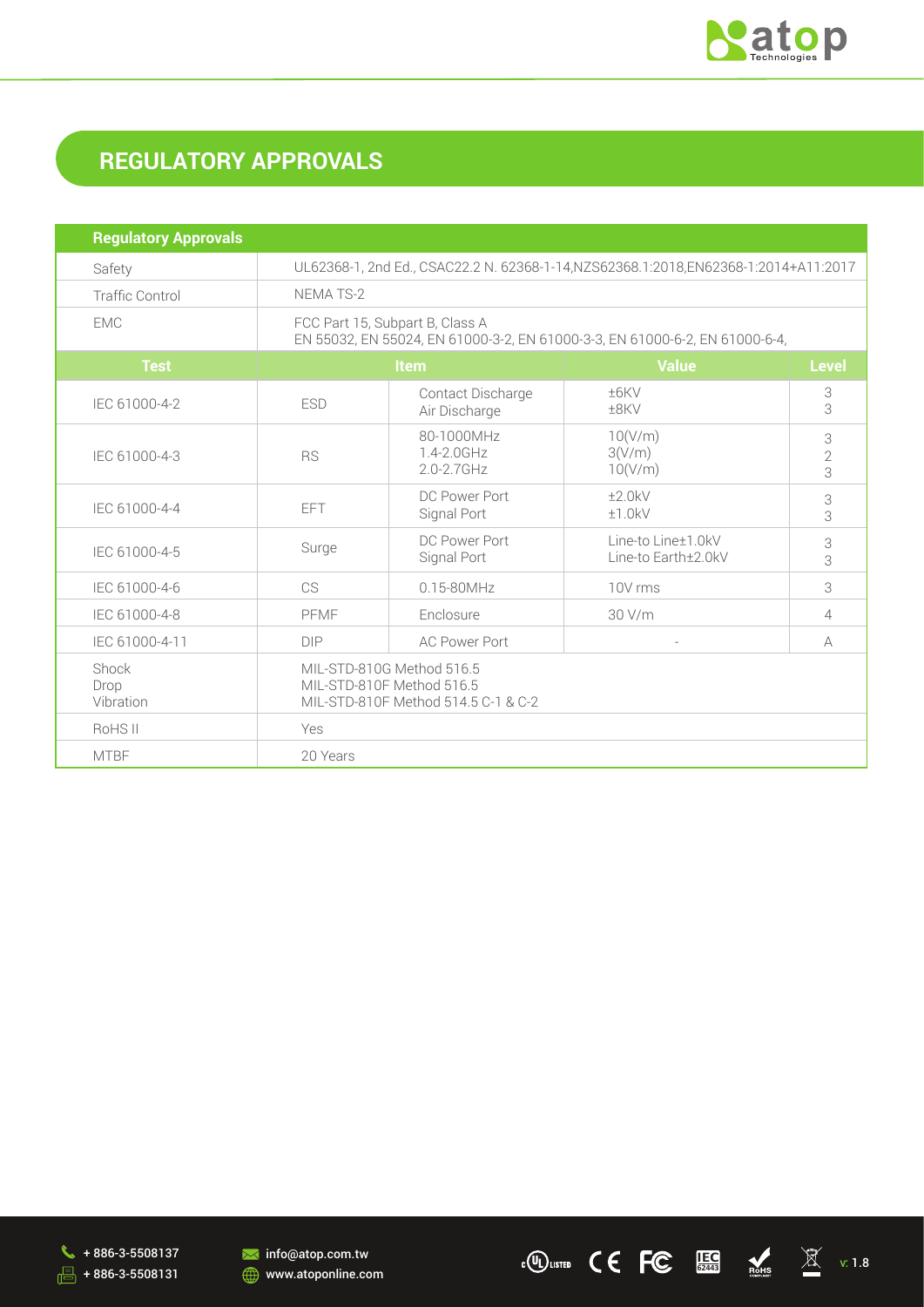

**v. 1.8 IEC EE FC EE FC 62445 IEC IEC IEC** 

## **ORDERING INFORMATION**

| <b>Ordering information</b>           |                    |                                 |
|---------------------------------------|--------------------|---------------------------------|
| <b>Model name</b>                     | <b>Part Number</b> | <b>Description</b>              |
| EHG7512-8PoE-410GSFP                  | 1P1EHG75120001G    | 4P*1GTX RJ45/PoE;4P*10GFX SFP   |
| EHG7512-410GSFP                       | 1P1EHG75120002G    | 8*1G RJ45;4*10G SFP             |
| EHG7512-4PoE-410GSFP                  | 1P1EHG75120003G    | 4*1G RJ45;4*1G PoE;4*10G SFP    |
| EHG7512-4SFP-410GSFP                  | 1P1EHG75120004G    | 4*1G RJ45;4*1G/4*10G SFP        |
| EHG7512-4PoE-4SFP-410GSFP             | 1P1EHG75120005G    | 4*1G PoE;4*1G/4*10G SFP         |
| EHG7512-4PoE-4SFP-410GSFP<br>(Marine) | 1P1EHG75120006G    | 4*1G PoE;4*1G/4*10G SFP         |
| EHG7516-410GSFP                       | 1P1EHG75160001G    | 12*1G RJ45;4*10G SFP            |
| EHG7516-4PoE-410GSFP                  | 1P1EHG75160002G    | 8*1G RJ45;4*1G PoE;4*10G SFP    |
| EHG7516-8PoE-410GSFP                  | 1P1EHG75160003G    | 4*1G RJ45;8*1G PoE;4*10G SFP    |
| EHG7516-4SFP-410GSFP                  | 1P1EHG75160004G    | 8*1G RJ45;4*1G/4*10G SFP        |
| EHG7516-4PoE-4SFP-410GSFP             | 1P1EHG75160005G    | 4*1G RJ;4*1G PoE;4*1G/4*10G SFP |
| EHG7516-8PoE-4SFP-410GSFP             | 1P1EHG75160006G    | 8*1G PoE;4*1G/4*10G SFP         |
| EHG7516-8SFP-410GSFP                  | 1P1EHG75160007G    | 8*1G RJ45;4*1G/4*10G SFP        |
| EHG7516-4PoE-8SFP-410GSFP             | 1P1EHG75160008G    | 4*1G PoE;8*1G SFP;4*10G SFP     |
| EHG7516-12SFP-410GSFP                 | 1P1EHG75160009G    | 12*1G SFP;4*10G SFP             |
| EHG7516-8PoE-410GSFP (Marine)         | 1P1EHG7516000AG    | 4*1G RJ45;8*1G PoE;4*10G SFP    |
| EHG7520-410GSFP                       | 1P1EHG75200001G    | 12*1G RJ45;4*10G SFP            |
| EHG7520-4PoE-410GSFP                  | 1P1EHG75200002G    | 12*1G RJ45;4*1G PoE;4*10G SFP   |
| EHG7520-8PoE-410GSFP                  | 1P1EHG75200003G    | 8*1G RJ45;8*1G PoE;4*10G SFP    |
| EHG7520-4SFP-410GSFP                  | 1P1EHG75200004G    | 12*1G RJ45;4*1G/4*10G SFP       |
| EHG7520-4PoE-4SFP-410GSFP             | 1P1EHG75200005G    | 8*1G RJ;4*1G PoE;4*1G/4*10G SFP |
| EHG7520-8PoE-4SFP-410GSFP             | 1P1EHG75200006G    | 4*1G RJ;8*1G PoE;4*1G/4*10G SFP |
| EHG7520-8SFP-410GSFP                  | 1P1EHG75200007G    | 8*1G RJ45;8*1G SFP;4*10G SFP    |
| EHG7520-12SFP-410GSFP                 | 1P1EHG75200008G    | 4*1G RJ45;12*1G SFP;4*10G SFP   |
| EHG7520-4PoE-12SFP-410GSFP            | 1P1EHG75200009G    | 4*1G PoE;12*1G SFP;4*10G SFP    |
| EHG7520-16SFP-410GSFP                 | 1P1EHG7520000AG    | 16*1G SFP;4*10G SFP             |